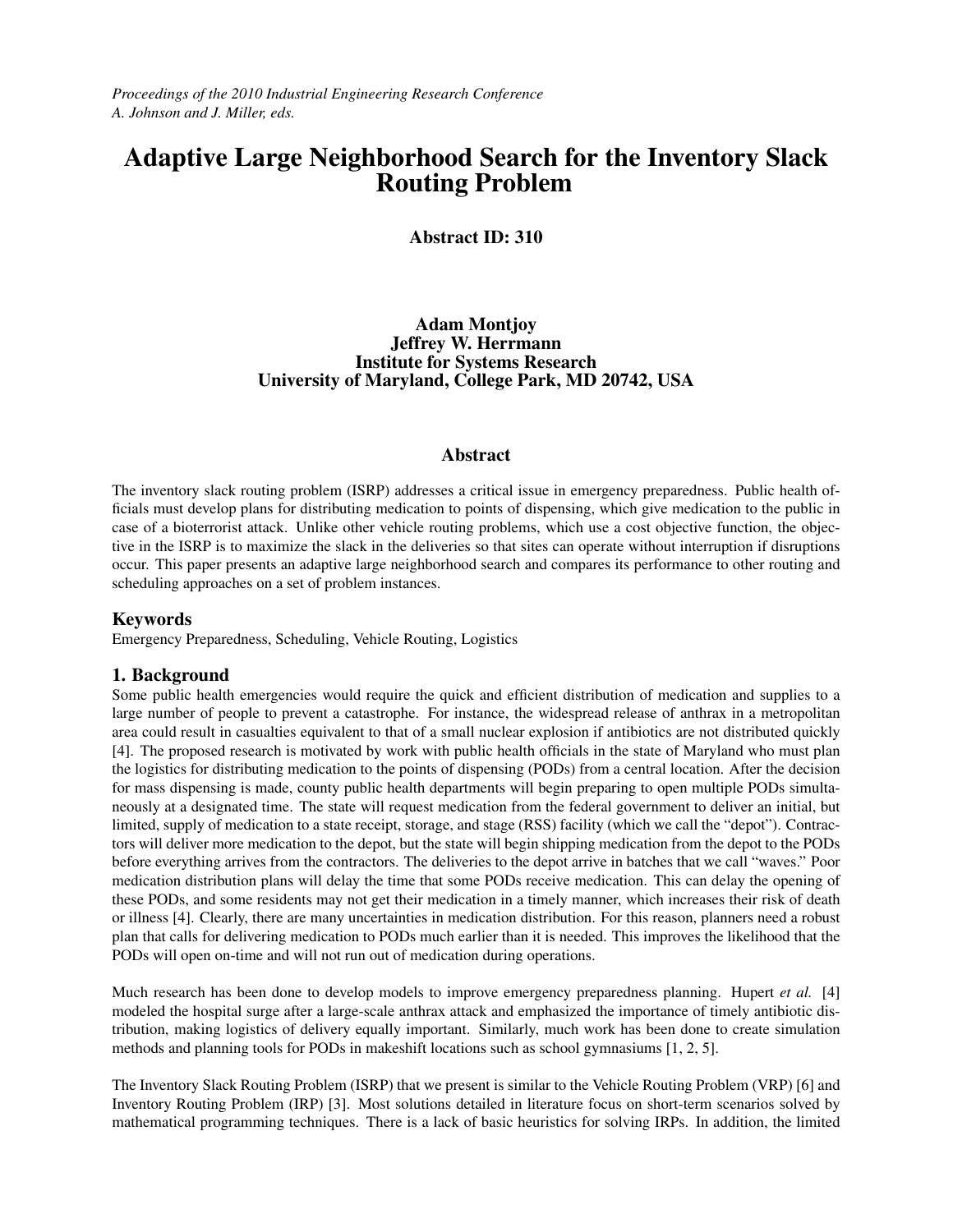availability of medication at the depot adds an additional constraint to the problem. Finally, to hedge against uncertainties, the goal is to increase the interval (or slack) between each delivery and the time that POD would exhaust its supplies (not minimize cost). In particular, the objective function of the ISRP is to maximize the minimum slack.

#### 2. Problem Formulation

In the ISRP, a set of vehicles must deliver material from a depot to a set of sites that will consume this material. Not all of the material is available at the depot at the beginning of the operation. Instead, material will become available in waves, which are deliveries to the depot at different points in time. The sites will start operating at a designated time. Each site consumes material at a given rate, and this demand may vary from site to site. The vehicles must deliver enough material from the depot to the sites to satisfy the total demand over the time horizon. A vehicle could follow a different route each time it leaves the depot and a site could be served by multiple vehicles, this makes supervising and performing the deliveries more complex in practice. Therefore, we assume that each and every site is assigned to exactly one vehicle, and each vehicle always follows the same route to visit the assigned sites.

#### 2.1 Notation

- *T*<sup>1</sup> Time, in minutes, that sites will begin operating
- *T*<sup>2</sup> Time, in minutes, that sites will end operating
- $I(t)$  Cumulative amount of material delivered to the depot between time 0 and *t*
- *V* Number of vehicles
- *C* Vehicle capacity in units of material
- $\sigma_v$  Route assigned to vehicle *v*,  $v = 1, ..., V$
- *n* Number of sites
- $L_k$  Demand in units per minute for sites  $k = 1, ..., n$
- $p_k$  Load (unload) time, in minutes, at sites  $k = 1, ..., n + 1$
- $c_{ij}$  Time, in minutes, to travel from site *i* to *j*

#### 2.2 Formulation

In the ISRP,  $t = 0$  refers to the first instant that material is available at the depot,  $t = T_1$  is the time that the sites begin operating, and  $t = T_2$  is the time that the sites stop operating. There are *n* sites denoted by  $k = 1, ..., n$ . The demand rate for sites is denoted as *L<sup>k</sup>* material per time unit, which in this paper is minutes. Thus, site *k* has a total demand of  $(T_2 - T_1)L_k$  units of material. The depot, denoted by  $k = n + 1$ , receives material in multiple "waves" that arrive at different times. The times and quantities are known in advance and are used to determine the discontinuous, non-decreasing cumulative function *I*(*t*).

A solution specifies, for each vehicle, a route, the number of trips that it makes, the time to start each trip, and the quantity to deliver to each site on each trip. Let  $r_v$  be the number of trips that vehicle  $v$  makes. Each trip *j* of vehicle  $v$ starts at time  $t_{\nu j}$  by loading at the depot and follows sequence  $\sigma_{\nu}$ . The quantity  $q_{\nu j k}$  is delivered to each site  $k \in \sigma_{\nu}$  on trip *j*. Let  $y_y$  be the total duration of a trip by vehicle  $v$ .

The following constraints must be satisfied for a solution to be feasible.

The quantity shipped from the depot cannot exceed the amount delivered to the depot:

$$
\sum_{(a,b):t_{ab}\le t_{vj}}\sum_{k\in\sigma_a}q_{abk}\le I(t_{vj})\qquad v=1,...,V; j=1,...,r_v
$$
\n(1)

A vehicle cannot begin a new route until it returns to the depot:

$$
t_{vj} \ge t_{v,j-1} + y_v \qquad v = 1, ..., V; j = 2, ..., r_v
$$
 (2)

All delivery quantities are non-negative. Each vehicle has a fixed capacity and can carry a maximum of *C* units, that is  $\sum_{k \in \sigma_{vj}}$  $q_{vjk} \leq C$  for all  $v = 1,...,V$  and  $j = 1,...,r_v$ . All route start times are non-negative such that  $t_{vj} \geq 0$  for all

$$
v = 1,...V
$$
 and  $j = 1,...,r_v$ . Each site must receive all required medication, that is  $\sum_{j=1}^{r_v} q_{vjk} = (T_2 - T_1)L_k$  for  $v = 1,...,V$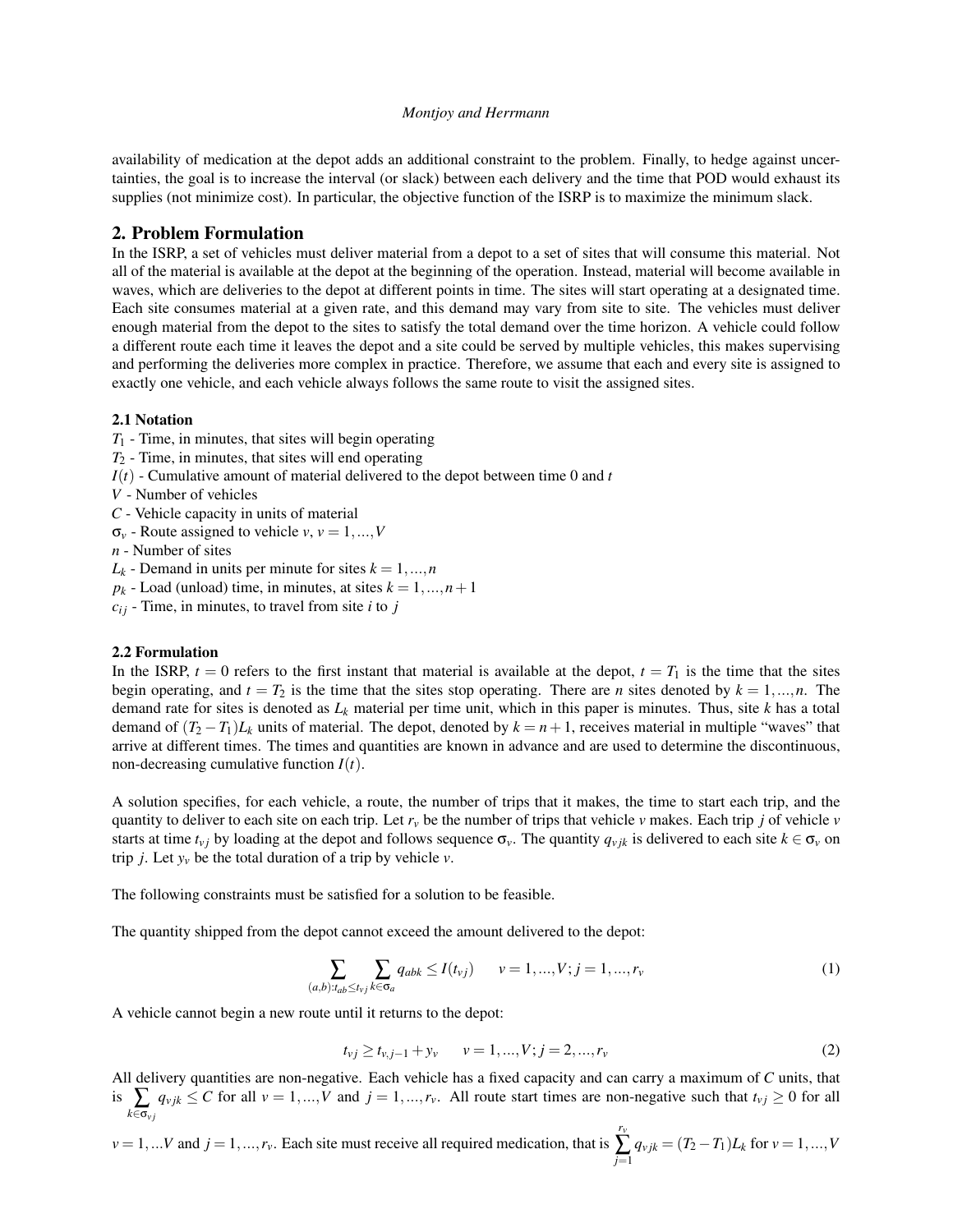and  $k \in \sigma_{\nu}$ .

To evaluate a solution, we need to calculate its minimum slack. Let  $w_{\nu k}$  be the duration until vehicle  $\nu$  visits site  $k$  after it begins a trip. This is calculated as follows, where  $[a]$  is the *a*-th site in route  $\sigma_v$ :

$$
w_{vk} = p_{n+1} + c_{n+1,[1]} + p_{[1]} + c_{[1],[2]} + \dots + p_k
$$
\n(3)

For a site  $k \in \sigma_v$ , let  $Q_{vjk}$  be the quantity delivered to site k by vehicle v on trips before trip *j*:

$$
Q_{vjk} = \sum_{i=1}^{j-1} q_{vik} \tag{4}
$$

Note that  $Q_{v1k} = 0$ . If, on trip *j*, the vehicle's delivery at site *k* were delayed, then the site would run out of inventory at time  $T_1 + Q_{\nu i k}/L_k$ .

The slack for site *k* on trip *j* can be found as follows:

$$
s_{vjk} = T_1 + \frac{Q_{vjk}}{L_k} - (t_{vj} + w_{vk})
$$
\n(5)

The evaluation of a solution is the minimum slack over all vehicles, sites, and trips:  $S = \min\{s_{vjk}\}.$ 

#### 3. Solution Approach

The ISRP, like other versions of the VRP and IRP, is NP-hard, so obtaining an exact solution is computationally expensive. In this paper, we will study the solutions generated by an Adaptive Large Neighborhood Search (ALNS). We will adapt the procedure used by Pisinger and Ropke [9] to solve vehicle routing problems to assign sites to vehicles and sequence those routes. We will then use a scheduling algorithm to determine the trip start times and delivery quantities.

The ALNS begins with an initial solution and iteratively destroys and rebuilds the solution by randomly choosing and applying a number of quick heuristics. Associated with each heuristic is a weight that determines its selection probability. With each iteration, the new solution is either accepted or rejected and the heuristic weights are updated according to their performance.

#### 3.1 Removal Heuristics

Our ALNS uses four removal heuristics that are appropriate for the ISRP and have the ability to diversify the search. These removal heuristics take a complete sequence of sites for each vehicle, relax a specified number of sites, and output a partial solution.

Random Removal. One of the goals of the ALNS is to avoid exclusively searching around local critical points in favor of searching for a global best solution. This heuristic removes a fixed number of randomly selected sites.

Worst Removal. This heuristic removes sites that have the smallest slack on one or more of their trips. The minimum slack is calculated for each site, the sites are reordered from worst to best, and a site to remove is chosen based on a random number and a parameter. A random number  $r$  is drawn and the site relaxed is  $r^p$  through the ranking of worst to best slacks. The larger  $p$  is, the probability is higher that sites with the smallest slack will be chosen. This is done in order to avoid the same sites being removed repeatedly. This algorithm is repeated until a desired number of sites are removed.

Related Removal. The related removal heuristic was proposed by Paul Shaw [8] as the sole heuristic for a large neighborhood search. The motivation for removing sites that are related to one another is that, when the removed sites are drastically different, often they are inserted in the same place. Removing similar sites provides better opportunities to generate a new solution. Sites are considered related if they are geographically close and have similar dispensing rates. The relatedness between sites *i* and *j* is defined as follows:

$$
R(i, j) = \alpha c_{ij} + \delta |L_i - L_j|
$$
\n(6)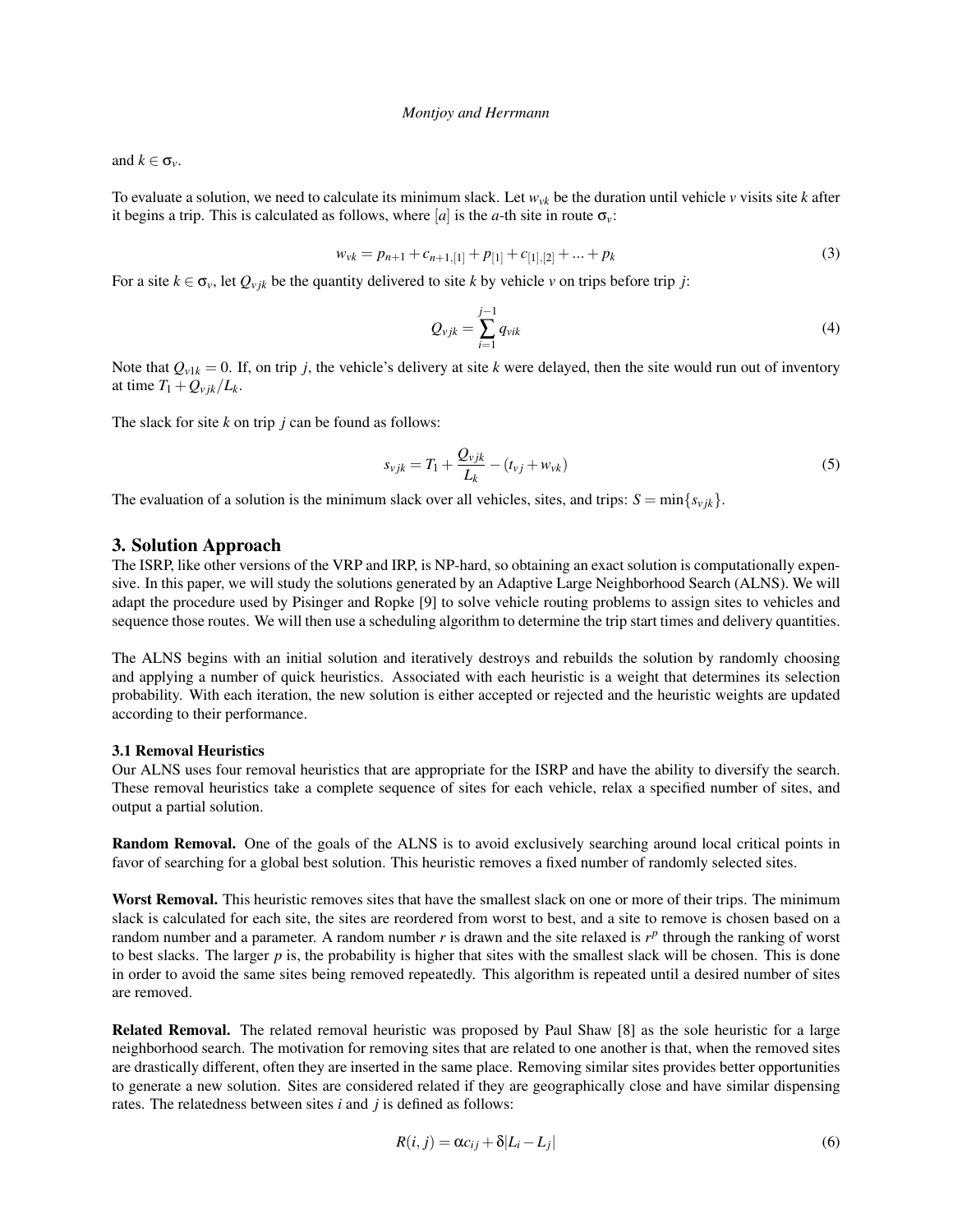The constants  $\alpha$  and  $\delta$  depend on the magnitudes of the travel times and dispensing rates, as well as their importance relative to the other. When  $R$  is smaller, the two sites are more related. This heuristic operates by first randomly selecting a site to remove. Then it randomly chooses another site, where the most related sites are more likely to be selected (the procedure is similar to that used in the the Worst Removal heuristic). This continues until the desired number of sites have been removed.

Longest Travel Time Removal. Sites with large travel times tend to have smaller slacks. Thus, this heuristic aims to remove sites that have a long trip to deliver inventory. The heuristic is the similar to the Worst Removal heuristic but ranks the sites by their travel time.

#### 3.2 Insertion Heuristics

The insertion heuristics take a partial solution and insert the removed sites to form a complete solution. When a partial solution is presented to an insertion heuristic, the first step is to ensure that each vehicle has at least one site to service. This rule could be implemented in the removal heuristics to prohibit removing a site if it is the only site on a vehicle's route.

Random Insertion. Similar to the random removal heuristic, this heuristic serves the purpose of diversifying the search. This heuristic iteratively places a removed site randomly within a vehicle's sequence on each pass until all sites have been placed.

Best Position of Vehicle with Lowest Travel Time Insertion. For each removed site, this heuristic identifies the vehicle with the smallest travel time, considers each possible position in its route, and inserts the site in the position that yields the highest minimum slack. Two different procedures are used to sequence the sites for consideration. In the first procedure, the sites first inserted were those to be first relaxed, which with the worst and longest travel removal heuristics, entails inserting the "worst" sites first. The second procedure inserts the sites backwards such that the "worst" sites are inserted last. The motivation for this is that it may sometimes be of benefit to place difficult sites first while other times it may be best to insert them last.

Best Position of Vehicle with Lowest Total Demand Insertion. This method is similar to the previous insertion technique. It selects the vehicle with the lowest total demand. This method also has two different procedures for the order in which sites are inserted into the solution.

Nearest Neighbor Insertion. Upon each iteration for this heuristic, the relaxed site is placed before or after the site geographically closest already in the partial solution according to which yields the higher minimum slack for the vehicle. This move operation is motivated by influencing vehicles to visit sites closely located.

#### 3.3 Selecting Heuristics and Accepting Solutions

Like the procedure of Pisinger and Ropke [9], our ALNS selects a removal heuristic and an insertion heuristic each iteration. A heuristic's selection probability is proportional to its weight. Both selected heuristics are rewarded in three cases: (1) a new global best solution is found, (2) the new solution is better than the previous one and has not been accepted before, and (3) the new solution is not better than the previous one and it has not been accepted before. If rewarded, the heuristics' observed weights are increased by 5 (in case 1), 3 (in case 2), or 1 (in case 3). The search process is divided into segments of 50 iterations. At the beginning of the segment, each heuristic has an observed weight of zero. At the end of any segment, the ALNS calculates new weights based on the weights from the previous segment and the observed weights.

Our ALNS uses a simulated annealing procedure to determine if a new solution is accepted. The probability to accept a solution *x'* (given a current solution *x*) is given by min{ $1, e^{\frac{f(x')-f(x)}{T}}$ } where  $T > 0$  is the temperature, which is updated according to a cooling rate such that  $T = Tc$ , where  $0 < c < 1$ . An ALNS can be adapted to utilize various acceptance methods such as simple rejection of poorer solutions or Tabu searches.

#### 3.4 Parameter Selection

The number of sites removed in each iteration was kept small because moving a small number of sites can significantly affect the minimum slack. We set the selection parameter as  $p = 5$  for the Worst Removal and Longest Travel Time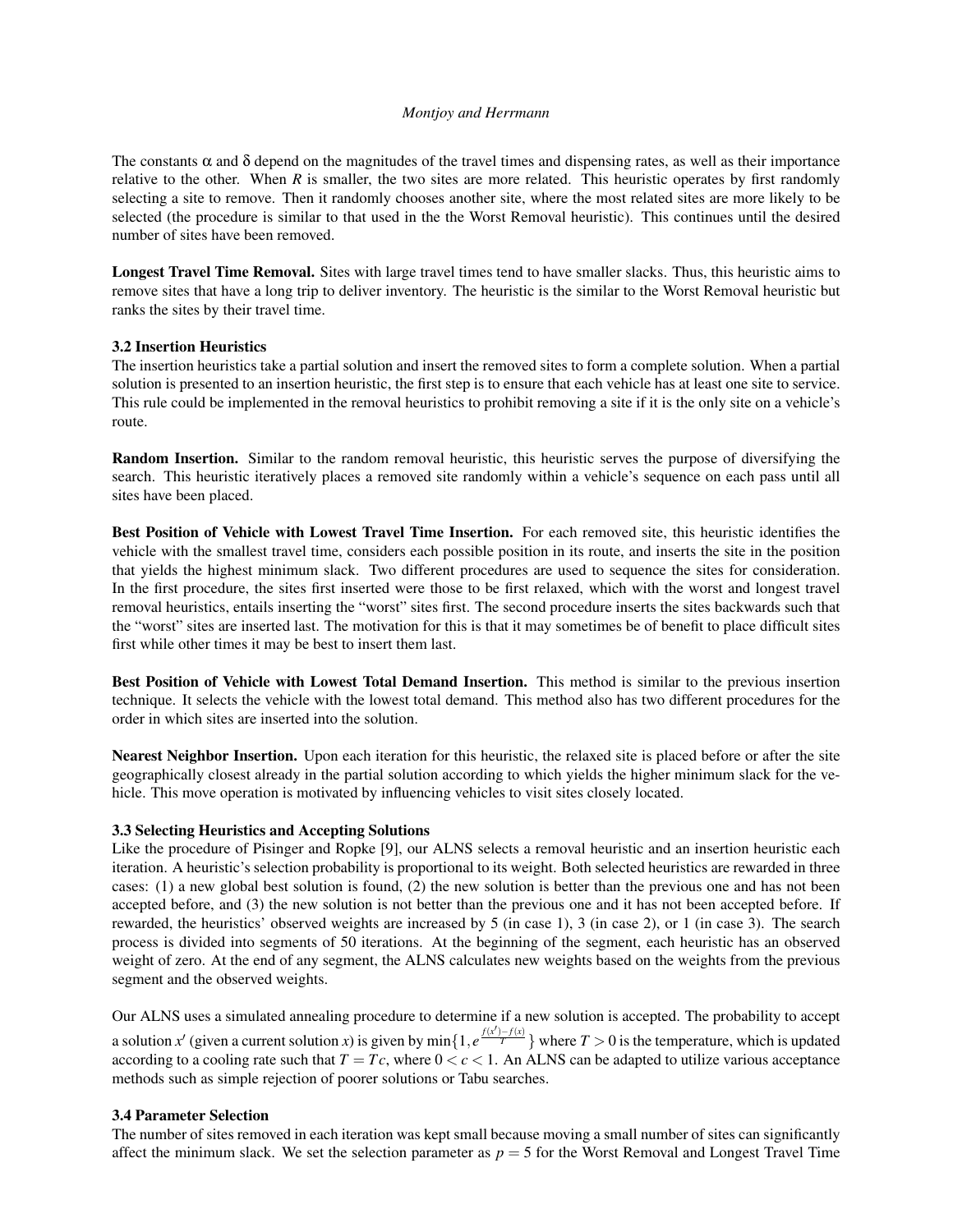Removal heuristics in order to focus on the "worst" sites. The  $\alpha$  and  $\delta$  parameters of the Related Removal heuristic were chosen to scale the magnitudes of the values and put more weight on travel time.

The starting temperature of the simulated annealing procedure was selected by observing the objective value of an initial solution and choosing by a desired probability for a relatively lesser value. The cooling rate was then tuned to have reasonable acceptance probabilities towards the end of the search.

### 4. Scheduling

After constructing routes for the vehicles, it is necessary to determine the times at which each vehicle will begin its routes and the quantity to be delivered to each site on each route. We create the schedule using the following policy (described in detail in [7]). Each vehicle is allocated a portion of each wave that is proportional to the total demand of the sites that it visits. Each vehicle will begin loading for its first route as soon as the depot has material and will carry as much material as it can. When the vehicle returns to the depot, if there is material still available for that vehicle, the vehicle will start loading at this time. Otherwise, the vehicle will wait until the next wave of deliveries to the depot. Because the slack for a delivery depends upon the material delivered to that site on previous trips, we set the delivery quantities on one route in such a way that the slacks for all sites on the next route are the same. Our algorithm finds the largest possible slack that is feasible and uses that to determine the delivery quantities for each site on the first trip. For subsequent trips, letting the delivery quantities be proportional to the site demands will suffice. Of course, it is important not to deliver more that a site needs, which affects the delivery quantities of the last trips.

### 5. Computation Results

We tested the approach on four sets of instances. Each set has 27 variants of a baseline instance. The sets of instances have 10, 15, 50, and 100 sites. We ran five replications of the ALNS on each instance (with 1000 iterations per replication) and averaged the min slack of these solutions. (To construct an initial solution, we used the nearest neighbor heuristic to generate a large route and then split the route into routes for each vehicle.) These results were compared to the min slack of solutions from an existing routing-and-scheduling heuristic (RSH) and an upper bound that we developed previously [7]. For each instance, the min slack of each solution was divided by the upper bound for that instance. For the RSH and the ALNS, Table 1 shows the average ratio over the instances in each problem set. Table 1 also shows the average time required to run the ALNS.

The results show that, on average, the ALNS finds solutions with more slack than those that the routing-and-scheduling heuristic constructs. On six instances, the ALNS found an optimal solution. The relative quality of the ALNS solutions decreases with the 100-site instances. For twelve instances in this set, the average min slack of the ALNS solutions was less than that of the routing-and-scheduling heuristic. The weights of the various removal and insertion heuristics fluctuated during the course of each search; no single heuristic dominated the others.

The average computation time generally increases as the number of sites increases, as shown. For the problem sets with 10 and 15 sites, increasing the number of vehicles reduced the average computational effort. For the other problem sets, increasing the number of vehicles had little impact on computational effort.

| Number of Sites |       |       | RSH ALNS Average Computation Time (secs) |
|-----------------|-------|-------|------------------------------------------|
| 10              | 0.900 | 0.937 | 67.87                                    |
| 15              | 0.925 | 0.951 | 53.87                                    |
| 50              | 0.943 | 0.960 | 188.00                                   |
| 100             | 0.925 | 0.936 | 406.10                                   |

#### Table 1: Results by problem set

### 6. Conclusions

This paper formulated the ISRP problem and described an adaptive large neighborhood search for finding good solutions. Experimental results show that, on average, the ALNS finds solutions with more slack than those that the routing-and-scheduling heuristic constructs and that the average computation time generally increases as the number